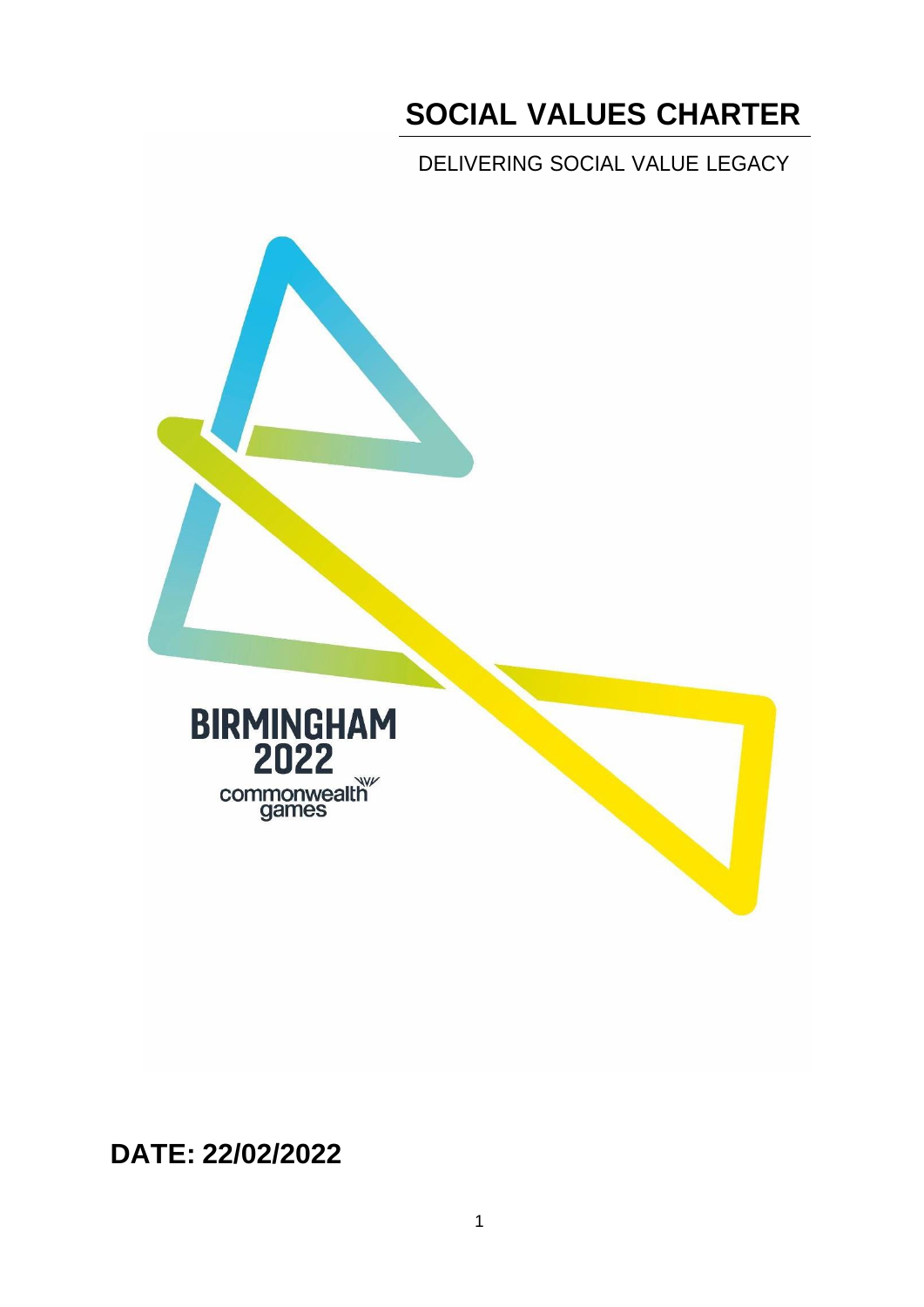# **CONTENTS**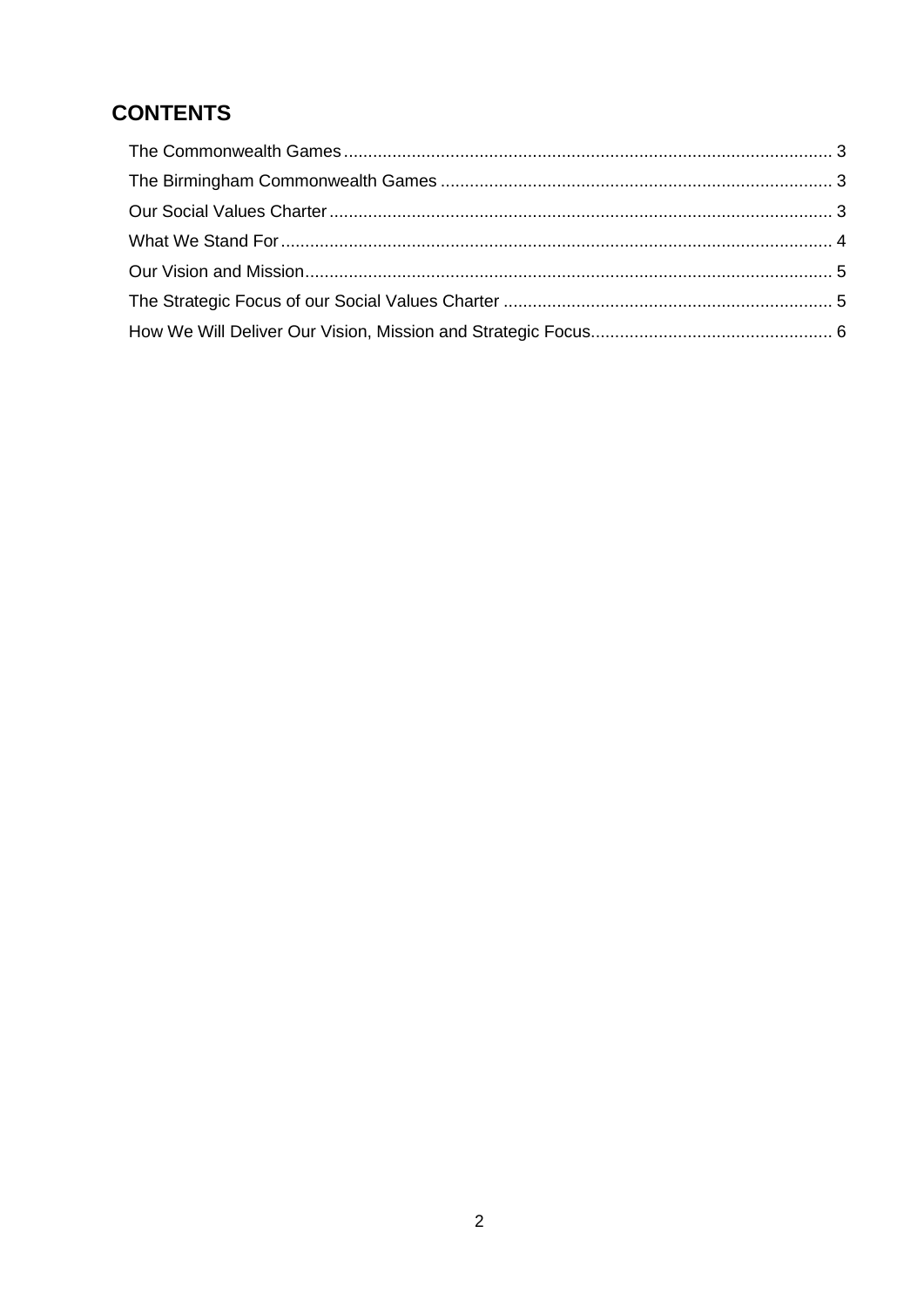### <span id="page-2-0"></span>**The Commonwealth Games**

The Commonwealth Games bring nations together in a colourful celebration of sport and human performance. But the Games have evolved dramatically since their beginnings in 1930.

Held every four years, with a hiatus during World War II, the Games have grown from featuring 11 countries and 400 athletes, to a global spectacle of 6,600 sports men and women from across 71 nations and territories.

The Commonwealth Games have also made progress in gender equality with the 2018 Games making history as the first major multi-sport Games with an equal number of medal events for both men and women.

Underpinned by the core values of humanity, equality and destiny, the Games aim to unite the Commonwealth family through a glorious festival of sport and culture. Often referred to as the 'Friendly Games', the event is renowned for inspiring athletes to compete in the spirit of friendship and fair play.

The 2022 Games will be the first time the West Midlands has played host to the event, following London 1934, and Manchester 2002. As preparations for the Birmingham 2022 Commonwealth Games take shape, the city and the region become part of a lasting legacy, one that displays worldclass teamwork, athleticism and friendship.

### <span id="page-2-1"></span>**The Birmingham Commonwealth Games**

We are the Birmingham Organising Committee for the 2022 Commonwealth Games Ltd ("Birmingham 2022"). We are responsible for the planning and operational delivery of the Commonwealth Games in Birmingham and across the West Midlands. This includes the sport programme, venue and competition management, ticket sales, all ceremonies, and the Queen's Baton Relay.

Birmingham 2022 will shine a light on this vibrant corner of the Commonwealth and work to improve health and wellbeing and a sense of cohesion for local communities. This is an event that will help the West Midlands to grow and succeed, be a catalyst for change, and foster the spirit of friendship, athleticism and competition.

These are a Games for everyone, a level playing field for men and women with a fully integrated para-sports programme, and a huge emphasis on the Commonwealth's youth. There is no better stage to showcase the world's most inclusive, fair and progressive multi-sport event.

### <span id="page-2-2"></span>**Our Social Values Charter**

The Birmingham 2022 Social Values Charter sets out the values which are important to us as the organisation responsible for delivering the Games. It applies to the delivery of Birmingham 2022 from conception through planning and implementation, review, and post-Games activities.

We will live the terms of this Charter through our delivery of the Games.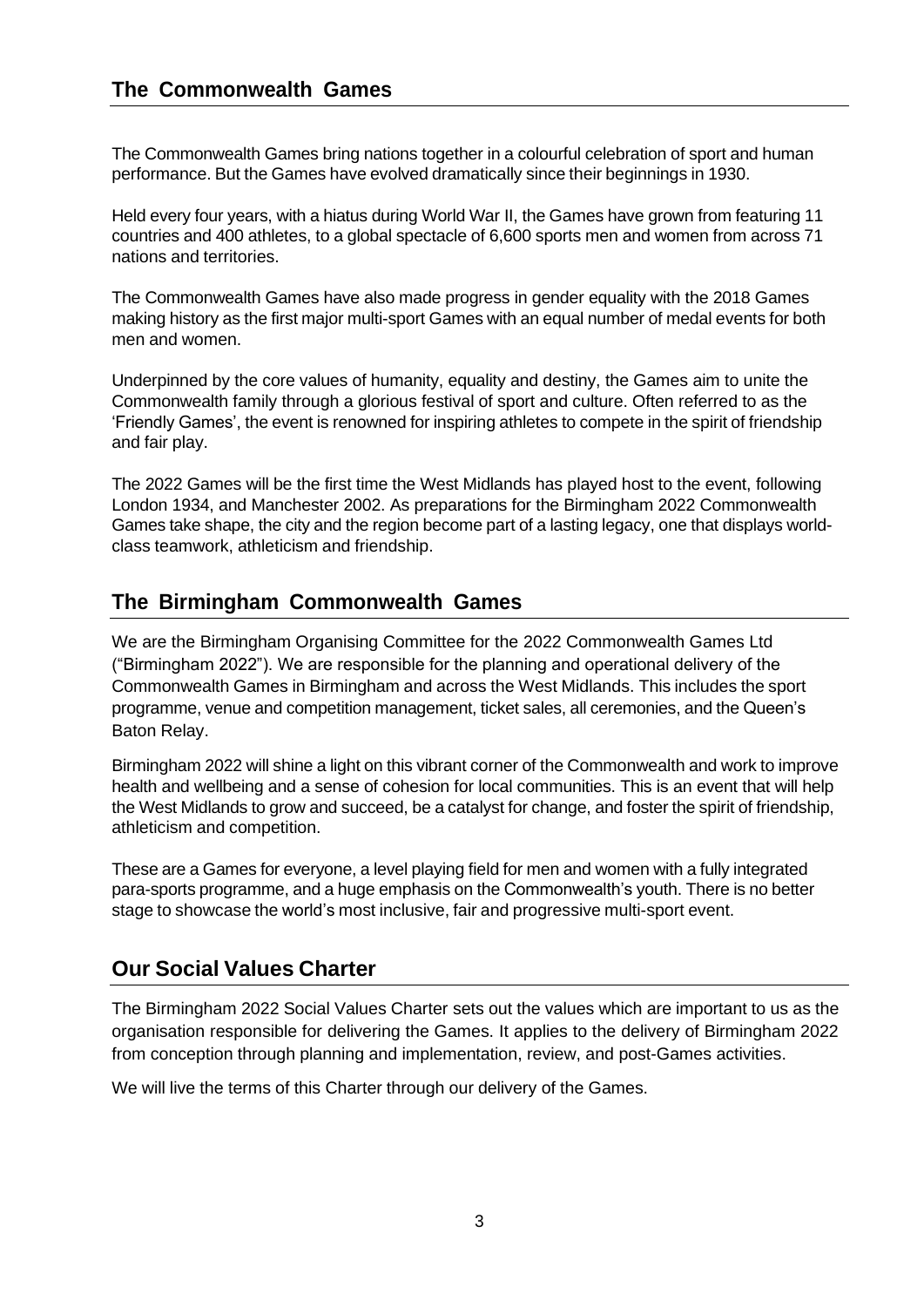# <span id="page-3-0"></span>**What We Stand For**

Engrained within Birmingham 2022 are those values which unite the Commonwealth Nations, and which underpin the Commonwealth Sports Movement. These values form the framework for our vision, mission and strategic focus for the 2022 Games.

The core values and principles of the Commonwealth Nations are set out in the **Commonwealth Charter**. Many of these are especially pertinent to Birmingham 2022 and have influenced our strategic focus for Birmingham 2022 including human rights, sustainable development and protecting the environment. We have a suite of policies which cover these areas of focus and which can be found at [www.birmingham2022.com](http://www.birmingham2022.com/)

The **Commonwealth Sport Movement** is led by the Commonwealth Games Federation (CGF), the organisation responsible for the strategic direction of the Commonwealth Games. The vision of the CGF is to build peaceful, sustainable and prosperous communities across the Commonwealth through sport. In its Transformation 2022 strategy, the CGF sets out the values of the Commonwealth Sports Movement: Humanity, Equality, and Destiny.<sup>1</sup>

**These values, which unite the Commonwealth nations, and which underpin the Commonwealth Sport Movement, are all reflected in Birmingham 2022's vision, mission and strategic focus:**



<span id="page-3-1"></span><sup>1</sup> https://thecgf.com/sites/default/files/2019-09/CGF\_TRANSFORMATION\_2022.pdf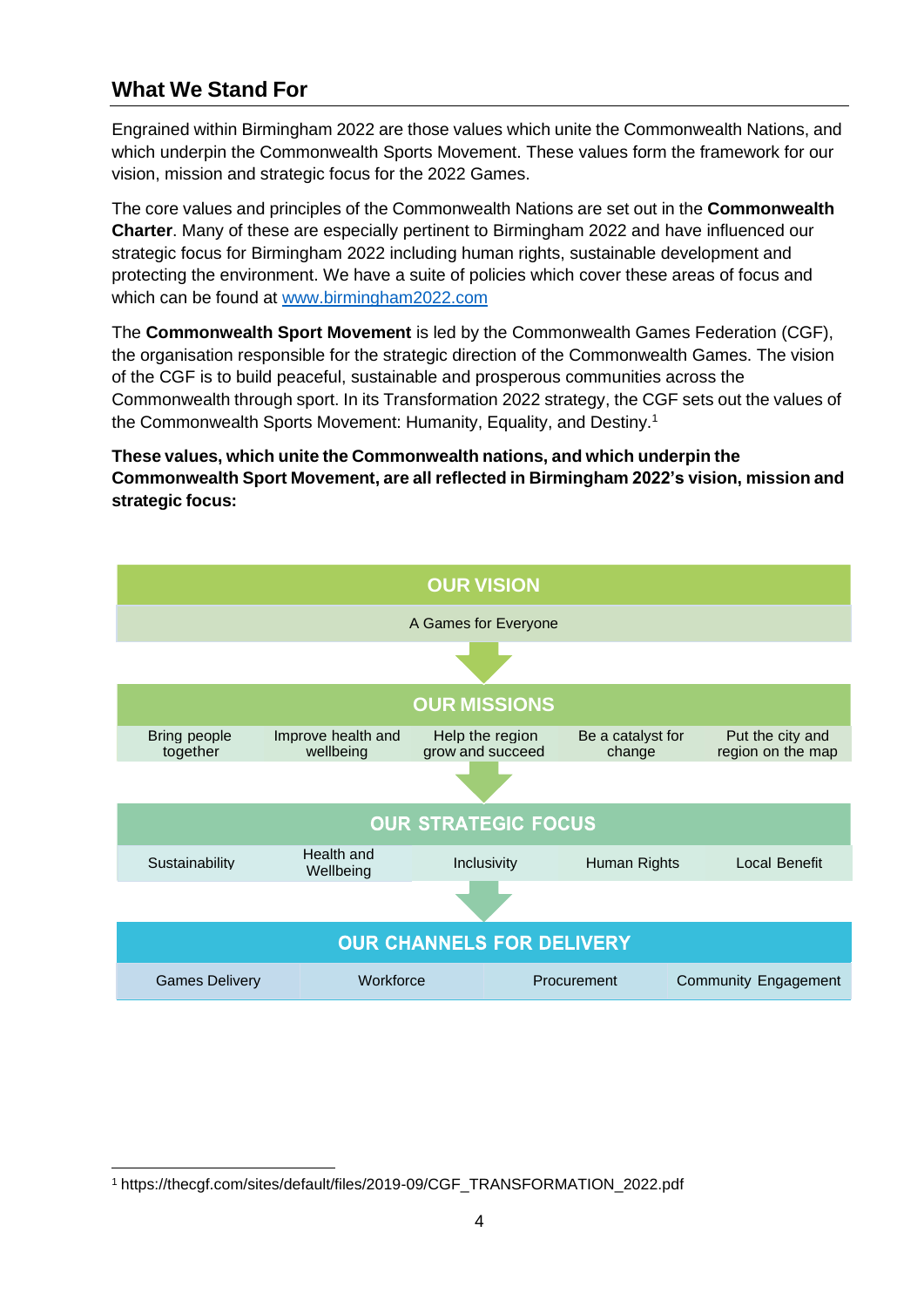### **Our Vision and Mission**

The Birmingham 2022 Commonwealth Games will bring people together, be they athletes from countries far and wide, or communities from across the city and region. As we prepare for this iconic celebration of sport, we embrace the Commonwealth values of humanity, equality and destiny in everything we do.

#### **Vision**

A Games for everyone: through a festival of thrilling, fast-paced sport, exhilarating culture and business, the 2022 Commonwealth Games will make a world of difference for everyone throughout the West Midlands and beyond. This momentous event is a chance to celebrate a global community and our human potential.

#### **Mission**

As athletes go for gold in the 2022 Games, and visitors flock from across the globe, this ceremonious gathering has a clear purpose to leave a lasting positive impact. Our mission is to:

• **Bring people together**

These Games will embrace and champion the youth, diversity, humanity and pride of the region and the Commonwealth.

- **Improve health and wellbeing** Inspire, engage and connect communities and athletes to realise their full potential and live happier, healthier lives.
- **Help the region to grow and succeed** Drive sustainable growth and aspiration, creating opportunities through trade, investment, jobs and skills.
- **Be a catalyst for change** Transform and strengthen local communities, working together to deliver new and improved homes, facilities and transport links.
- **Put us on the global stage** Deliver an unforgettable, global Games in partnership, on time and on budget to showcase the best of Birmingham, the West Midlands and the Commonwealth.

## <span id="page-4-0"></span>**The Strategic Focus of our Social Values Charter**

Our Social Values Charter focuses on the following five key areas:

- **Sustainability:** sustainability is an ongoing process to ensure environmental, economic and social aspects are considered in all key decisions. By balancing these aspects, we can meet the needs of our Games without compromising the needs of future generations.
- **Health and Wellbeing:** we want to maximise the opportunities presented by the Games to improve levels of physical activity and wellbeing of communities.
- **Inclusivity:** we want the Games to be accessible to all and to promote a culture that reflects the diversity of the local communities.
- **Human Rights:** we want to ensure that in our delivery of the Games we always have the UN Guiding Principles on Business and Human Rights in mind, and we respect, protect and promote those rights and freedoms guaranteed to all individuals under law.
- **Local Benefit:** we want to use the Games to contribute to the local economy, improve our local communities, and provide opportunities for our local people.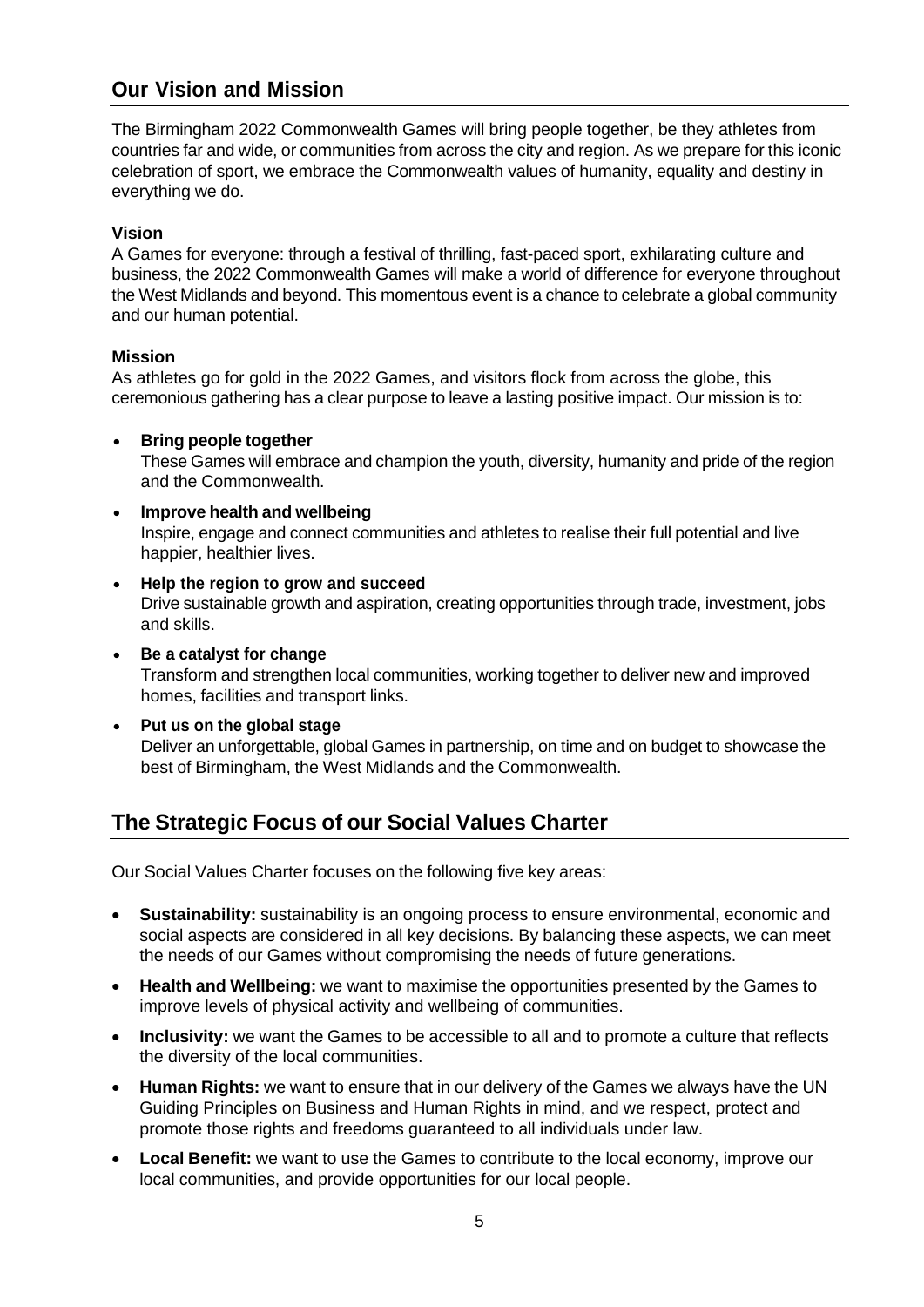# <span id="page-5-0"></span>**How We Will Deliver Our Vision, Mission and Strategic Focus**

Birmingham 2022 will deliver our vision, mission and strategic focus through four principal delivery channels:

- **Procurement**: we will give appropriate weighting to the content of this charter in our procurement decisions, ensuring that our suppliers meet the social values commitments they have made to us.
- **Workforce:** our social values charter will guide the way we recruit and look after our staff and volunteers.
- **Community Engagement**: we will engage with the widest possible audiences, reaching into communities to ensure they are fully represented and able to participate.
- **Games Delivery:** our social values charter will be reflected in the way we design and deliver the games.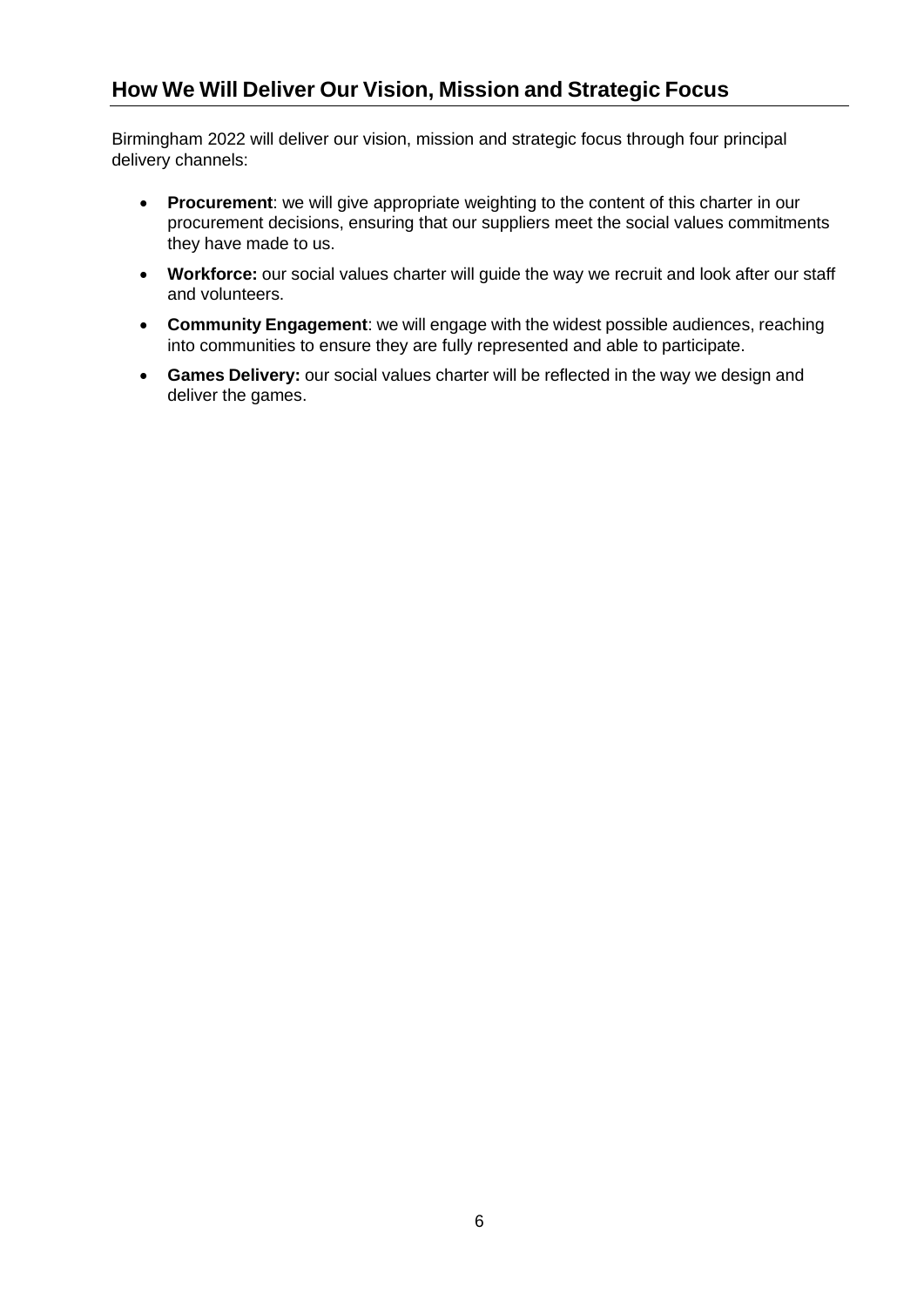**These are just some of the things we are doing to deliver social value:**

# **SUSTAINABILITY**

| <b>WHAT DO WE WANT TO ACHIEVE?</b>                                                                                                               | WHAT STEPS ARE WE TAKING TO ACHIEVE THIS?                                                                                                                                                                                                                                       |
|--------------------------------------------------------------------------------------------------------------------------------------------------|---------------------------------------------------------------------------------------------------------------------------------------------------------------------------------------------------------------------------------------------------------------------------------|
| A successful event in a sustainable way, as                                                                                                      | We are embracing a multi-games approach and working collaboratively with the Commonwealth                                                                                                                                                                                       |
| regards costs, resources and people.                                                                                                             | Games Federation and CGF Partnerships to secure sustainability of these and future Games.                                                                                                                                                                                       |
|                                                                                                                                                  |                                                                                                                                                                                                                                                                                 |
| Minimise the environmental impact of the Games<br>throughout its entire lifecycle, from development<br>to delivery, promoting the UN Sustainable | Our sustainability pledge sets out our sustainability goals, it's our blueprint that outlines how the<br>Games can help play its part to achieve a better and more sustainable future.                                                                                          |
| Development Goals where possible.                                                                                                                |                                                                                                                                                                                                                                                                                 |
| Promote sustainable procurement.                                                                                                                 | We will comply with our obligations in the Public Contract Regulations around prompt payment of<br>suppliers by ensuring that we pay our suppliers within a maximum of 30 days (but sooner where<br>possible) and ensuring that this is replicated throughout our supply chain. |
|                                                                                                                                                  | We will make it a contractual requirement that suppliers comply with the Government Supplier<br>Code of Conduct and the Greening Government Commitments.                                                                                                                        |
|                                                                                                                                                  | Our sustainable sourcing code also sets out our minimal environmental and social standards.                                                                                                                                                                                     |
| Encourage a circular economy.                                                                                                                    | We will ask suppliers to make commitments (which we will then make a contractual obligation)                                                                                                                                                                                    |
|                                                                                                                                                  | around how they will encourage a circular economy and promote sustainability in the local                                                                                                                                                                                       |
|                                                                                                                                                  | region.                                                                                                                                                                                                                                                                         |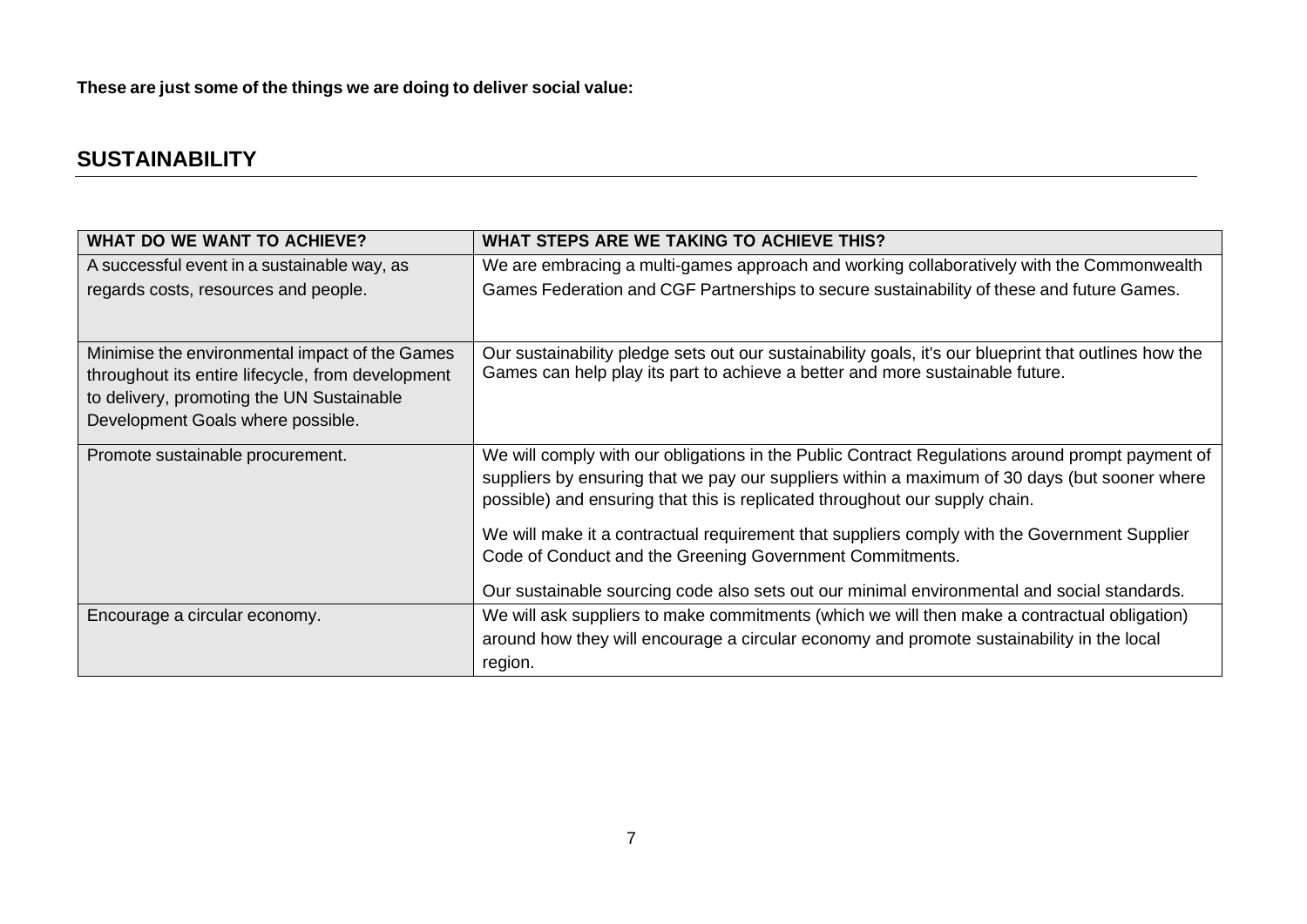| <b>WHAT DO WE WANT TO ACHIEVE?</b>    | WHAT STEPS ARE WE TAKING TO ACHIEVE THIS?                                                                                                                                                                                                        |
|---------------------------------------|--------------------------------------------------------------------------------------------------------------------------------------------------------------------------------------------------------------------------------------------------|
| Improved levels of physical activity. | We are working with partners, particularly DCMS as the Physical Activity and Wellbeing lead on<br>the Legacy and Benefits Steering Group, to provide everyone with both the inspiration and<br>information to make different and better choices. |
|                                       | We are developing active transport initiatives, such as cycle and walking routes to venues, to<br>encourage active travel.                                                                                                                       |
| Improve mental health and wellbeing.  | We will create mental health champions [to provide real life examples to others of the benefits of<br>volunteering and working].                                                                                                                 |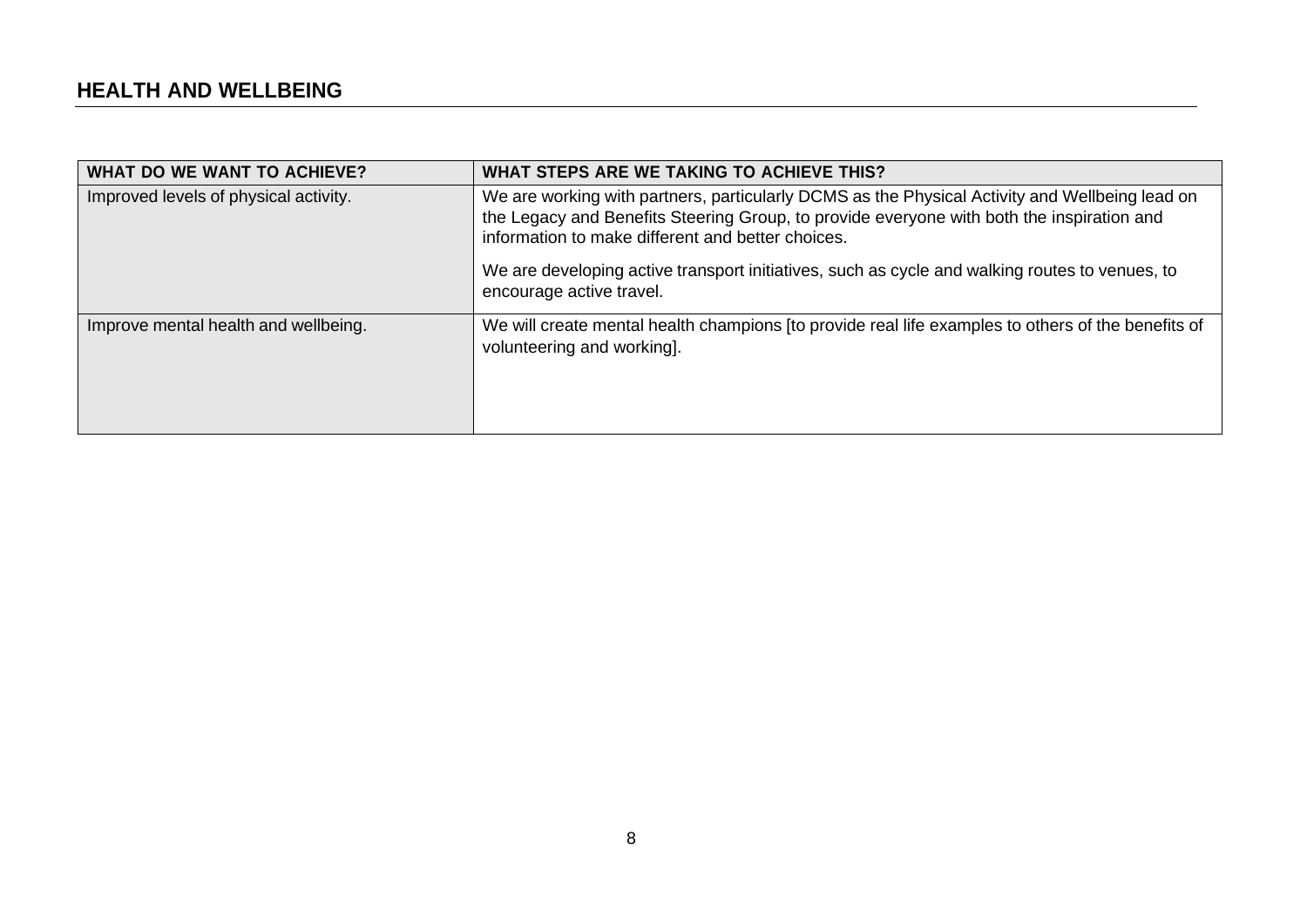| <b>WHAT DO WE WANT TO ACHIEVE?</b>                                                                                                   | WHAT STEPS ARE WE TAKING TO ACHIEVE THIS?                                                                                                                                                                                 |
|--------------------------------------------------------------------------------------------------------------------------------------|---------------------------------------------------------------------------------------------------------------------------------------------------------------------------------------------------------------------------|
| Ensure that the Games are accessible to all.                                                                                         | We are producing the following policies to govern our behaviour:<br><b>Ticketing Strategy</b><br><b>Accessibility Policy</b><br>Equal Opportunities, Diversity and Inclusion Policy<br><b>Accessible Transport Policy</b> |
| Operate a recruitment process which is inclusive                                                                                     | We have achieved Leaders in Diversity Accreditation and we're due for a reassessment in January                                                                                                                           |
| and accessible and ensure that colleagues are                                                                                        | 2023. We are also signatories of the Race at Work Charter.                                                                                                                                                                |
| aware of best practice in inclusion.                                                                                                 | We have provided diversity and inclusion training for all colleagues, including the Board.                                                                                                                                |
| Provide opportunities to support disadvantaged<br>people into the workplace and help ensure<br>suppliers are making their employment | One of our EDI priorities is to develop a workforce that represents the West Midlands, therefore we<br>benchmark our workforce diversity profile against the local population.                                            |
| opportunities accessible as they build a workforce<br>which is diverse and representative of the<br>community.                       | Birmingham 2022 are Disability Confident Employers and achieved the Armed Forces Covenant<br>Employer Recognition Scheme Bronze Award Certificate.                                                                        |
|                                                                                                                                      | We delivered the 'InspireOne' programme in collaboration with the National Careers Service and                                                                                                                            |
|                                                                                                                                      | Sandwell College for individuals who unemployed to expose them to opportunities at Birmingham                                                                                                                             |
|                                                                                                                                      | 2022 and inspire them to seek roles in the sports sector.                                                                                                                                                                 |
|                                                                                                                                      | Our recruitment programmes are creative and use non-standard channels to reach deep into<br>harder to reach communities.                                                                                                  |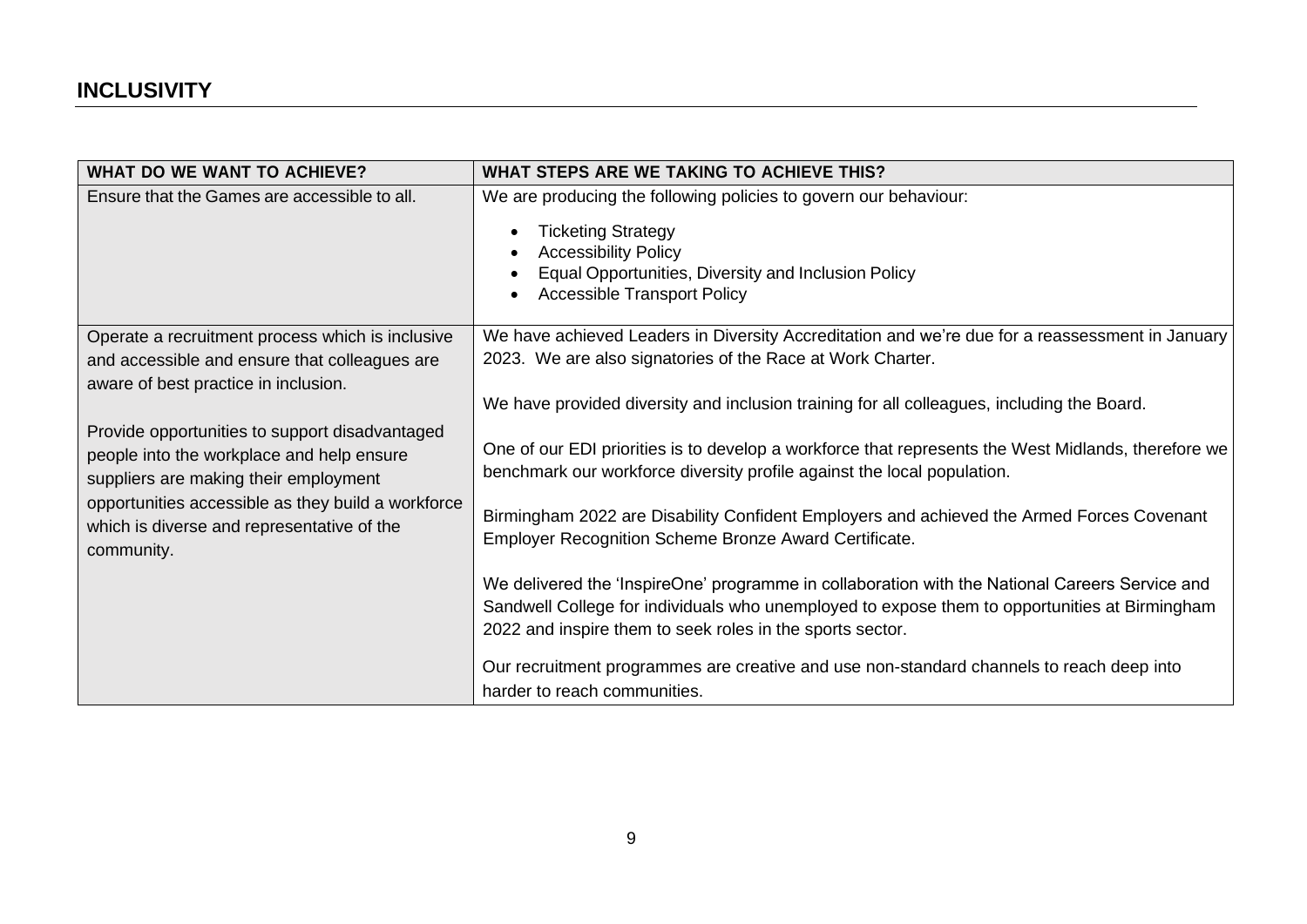| We will provide opportunities to support<br>disadvantaged people into the workplace. | We will target specific at-risk groups in our recruitment of staff and volunteers:<br><b>NEET</b><br>Long-term unemployed<br>People with disabilities<br><b>Returners to Work</b><br>Apprentices |
|--------------------------------------------------------------------------------------|--------------------------------------------------------------------------------------------------------------------------------------------------------------------------------------------------|
|                                                                                      | We have Recruitment and Selection Policies and Procedures to guide our practices and will monitor<br>the number of local applications securing work with the OC.                                 |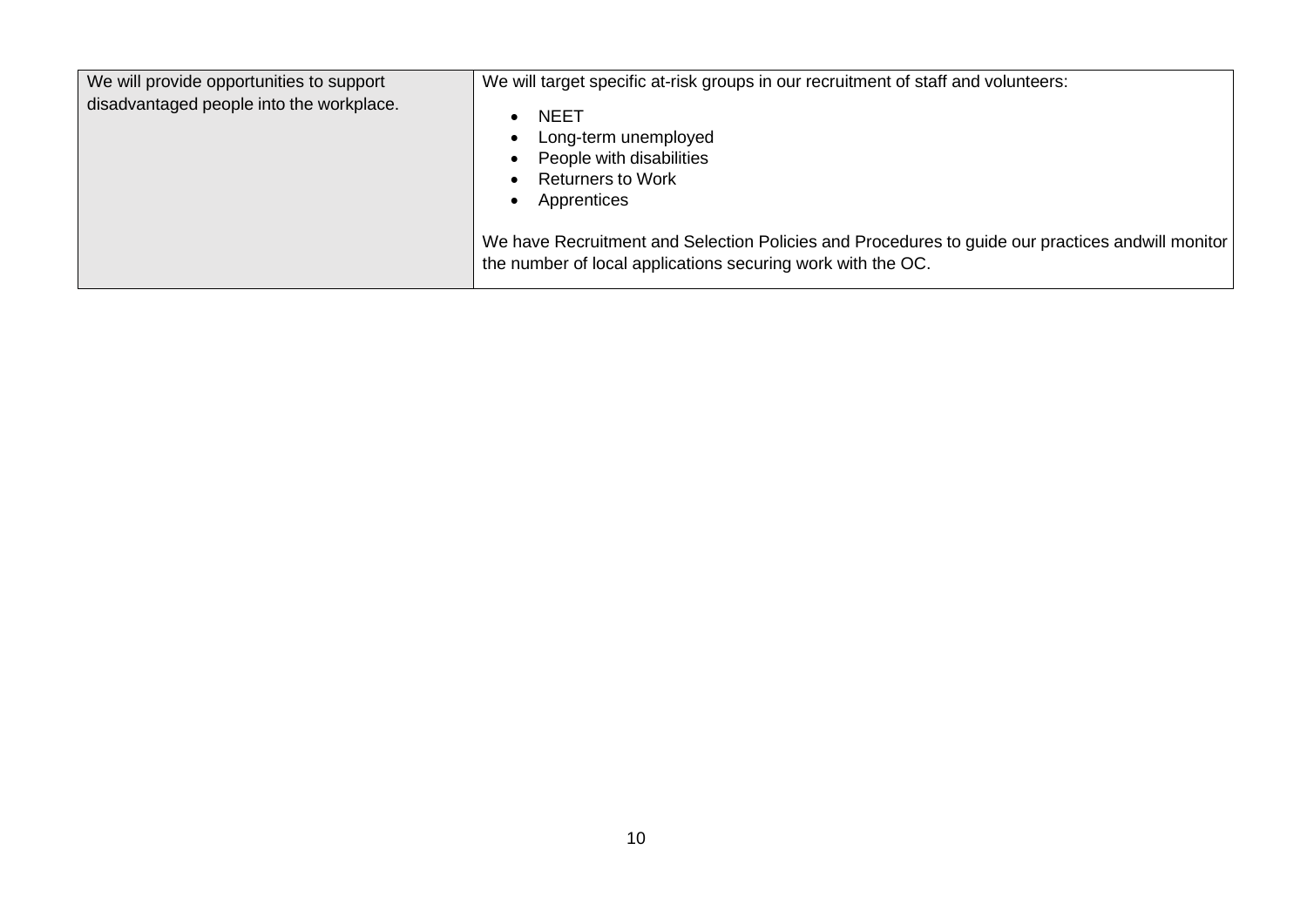| <b>WHAT DO WE WANT TO ACHIEVE?</b>            | WHAT STEPS ARE WE TAKING TO ACHIEVE THIS?                                                         |
|-----------------------------------------------|---------------------------------------------------------------------------------------------------|
| Protect rights and freedoms and operate in    | We adhere to the Commonwealth Games Federation Human Rights Policy:                               |
| compliance with the UN guiding principles on  | <b>CGF Human Rights Policy</b>                                                                    |
| business and human rights.                    |                                                                                                   |
|                                               | We have a Modern Slavery Statement and are developing a Modern Slavery Policy.                    |
| Promote ethical procurement that respects and |                                                                                                   |
| protects rights and freedoms                  | We have already produced the following policies:                                                  |
|                                               | <b>Anti-Corruption, Counter Fraud, Bribery, Gifts and Gratuities Policy</b>                       |
|                                               | <b>Whistleblowing Policy</b>                                                                      |
|                                               | We expect our supply chain to be consistent with our position on these fundamental principles and |
|                                               | we will include contractual requirements around:                                                  |
|                                               | Modern Slavery compliance                                                                         |
|                                               | Human Rights Act compliance                                                                       |
|                                               | International Labour Organisation standards compliance                                            |
|                                               | Anti-Corruption, Counter Fraud, Bribery, Gifts and Gratuities Policy                              |
|                                               | <b>Whistleblowing Policy</b>                                                                      |
|                                               |                                                                                                   |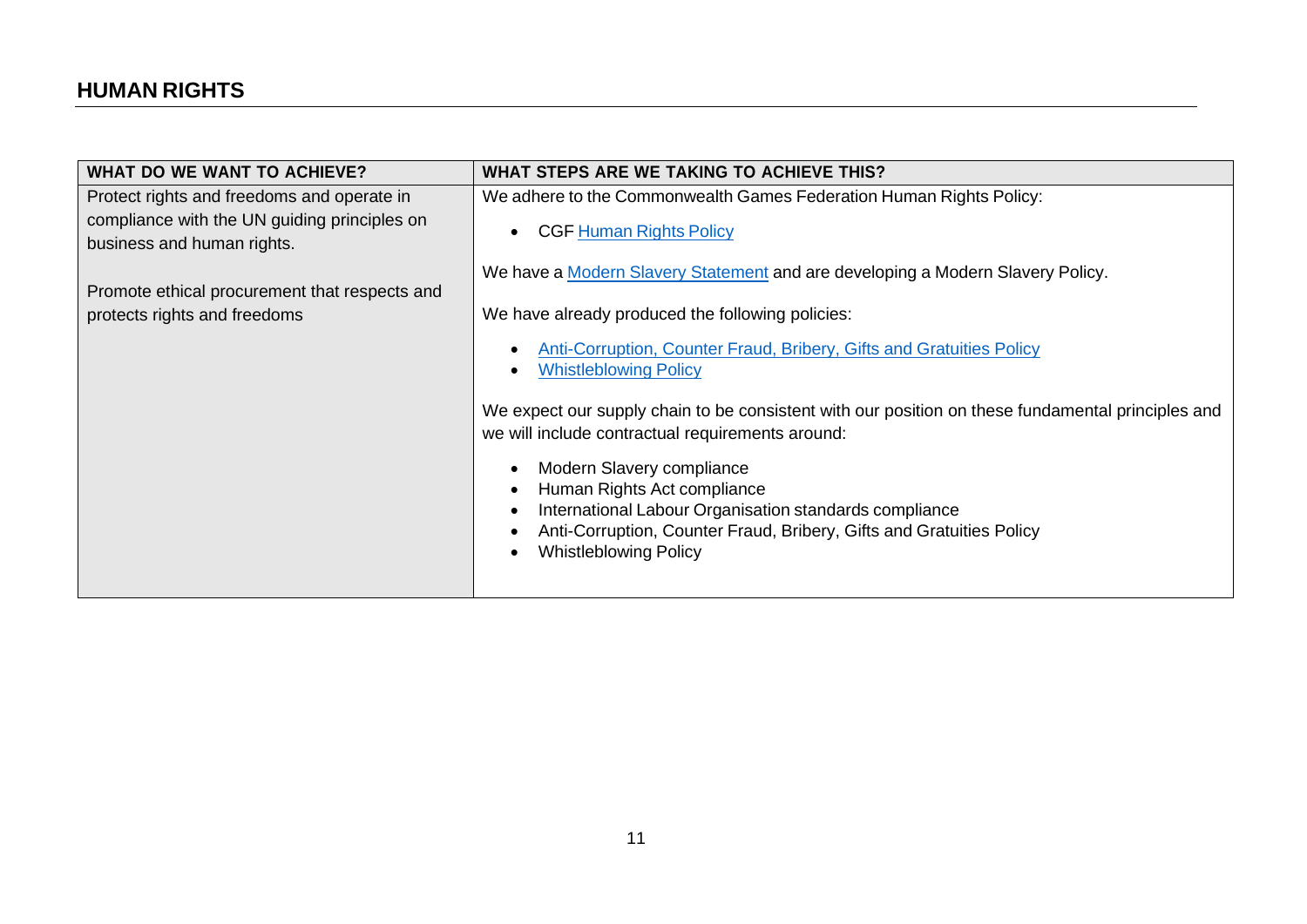# **LOCAL BENEFIT**

| <b>WHAT DO WE WANT TO ACHIEVE?</b>                              | WHAT STEPS ARE WE TAKING TO ACHIEVE THIS?                                                                                                                                                                             |
|-----------------------------------------------------------------|-----------------------------------------------------------------------------------------------------------------------------------------------------------------------------------------------------------------------|
| Local employment and skills<br>development opportunities.       | We have developed an apprenticeship programme and are utilising WMCA Apprenticeship Levy Skills<br>Funding.                                                                                                           |
|                                                                 | We are providing volunteering opportunities for 10,000 people and we have a Volunteer Policy to guide our<br>behaviour.                                                                                               |
|                                                                 | We will evidence the number of Games time roles we create, including:                                                                                                                                                 |
|                                                                 | Volunteers<br><b>Staff</b><br>Apprentices                                                                                                                                                                             |
| Local contract sourcing and                                     | We are targeting local businesses through our business briefings.                                                                                                                                                     |
| promotion of opportunities for SMEs<br>and VCSEs.               | We are advertising procurement opportunities on www.finditinbirmingham.com                                                                                                                                            |
|                                                                 | We will monitor the percentage and value of contracts awarded to regional and local businesses.                                                                                                                       |
|                                                                 | We will provide tendering support for SMEs and are working with the University of Birmingham and the<br>Chamber of Commerce to create a programme of workshops for SMEs to assist them with the tendering<br>process. |
| We will promote local employment in<br>our supply chain.        | We have asked suppliers to make commitments around how they will promote the development of local<br>economic growth and investment.                                                                                  |
|                                                                 | We are assisting supply chain partners to evidence their local employed numbers.                                                                                                                                      |
| We will promote local skill<br>development in our supply chain. | We have asked suppliers to make commitments around how they will achieve skills development in the<br>region.                                                                                                         |